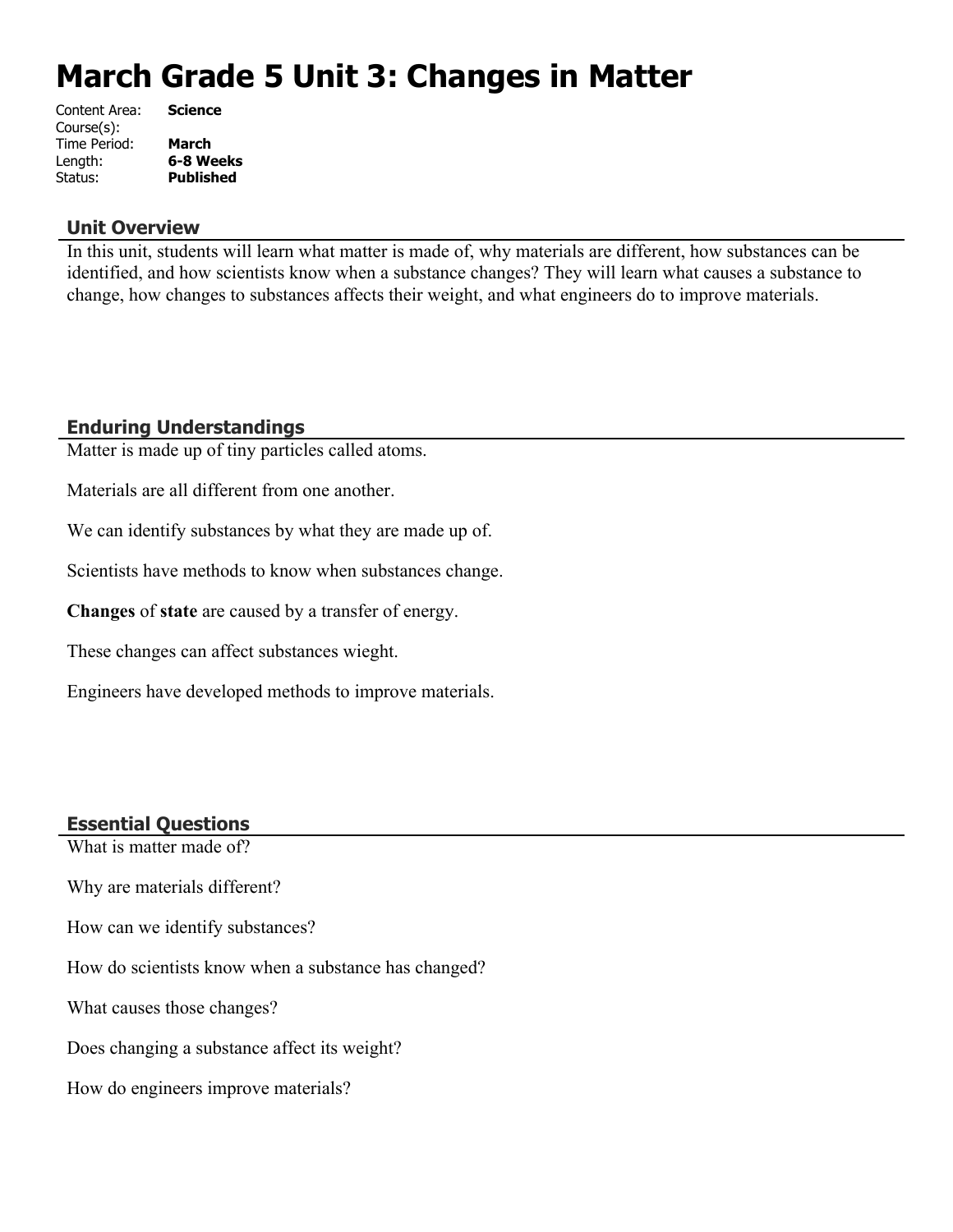#### **Instructional Strategies & Learning Activities**

TEACHERS: THIS UNIT IS HOT LINKED BY CHAPTERS/QUESTIONS BELOW TO THE TCI SCIENCE ALIVE PROGRAM

#### [What Is Matter Made Of?](https://subscriptions.teachtci.com/shared/programs/156/lessons/1590/slide_shows)

Students observe and explain a series of demonstrations. Then they develop a model that describes matter as consisting of particles that are too small to be seen.

[Reading Further](https://subscriptions.teachtci.com/shared/sections/11850?program_id=156&student_view=true): A Fourth State of Matter

 $\bullet$  [2](https://subscriptions.teachtci.com/shared/programs/156/lessons/1591/slide_shows)

# [Why Are Materials Different?](https://subscriptions.teachtci.com/shared/programs/156/lessons/1591/slide_shows)

Students continue to develop their model of matter to show that matter is made of particles too small to be seen. They will model a solid, liquid, gas, and mixture.

[Reading Further](https://subscriptions.teachtci.com/shared/sections/11867?program_id=156&student_view=true): Marie Curie

 $\bullet$   $\underline{3}$  $\underline{3}$  $\underline{3}$ 

# [How Can Substances Be Identified?](https://subscriptions.teachtci.com/shared/programs/156/lessons/1592/slide_shows)

Students act as detectives. They will observe unique properties of five different powders. They use these properties to identify an unknown mystery powder.

[Reading Further](https://subscriptions.teachtci.com/shared/sections/11896?program_id=156&student_view=true): Substances That Glow

# [How Do Scientists Know When Substances Change?](https://subscriptions.teachtci.com/shared/programs/156/lessons/1593/slide_shows)

Students practice making observations and inferences. They observe situations in which substances are changing and use this data as evidence to explain whether they think a new substance with different properties

 $\bullet$   $4$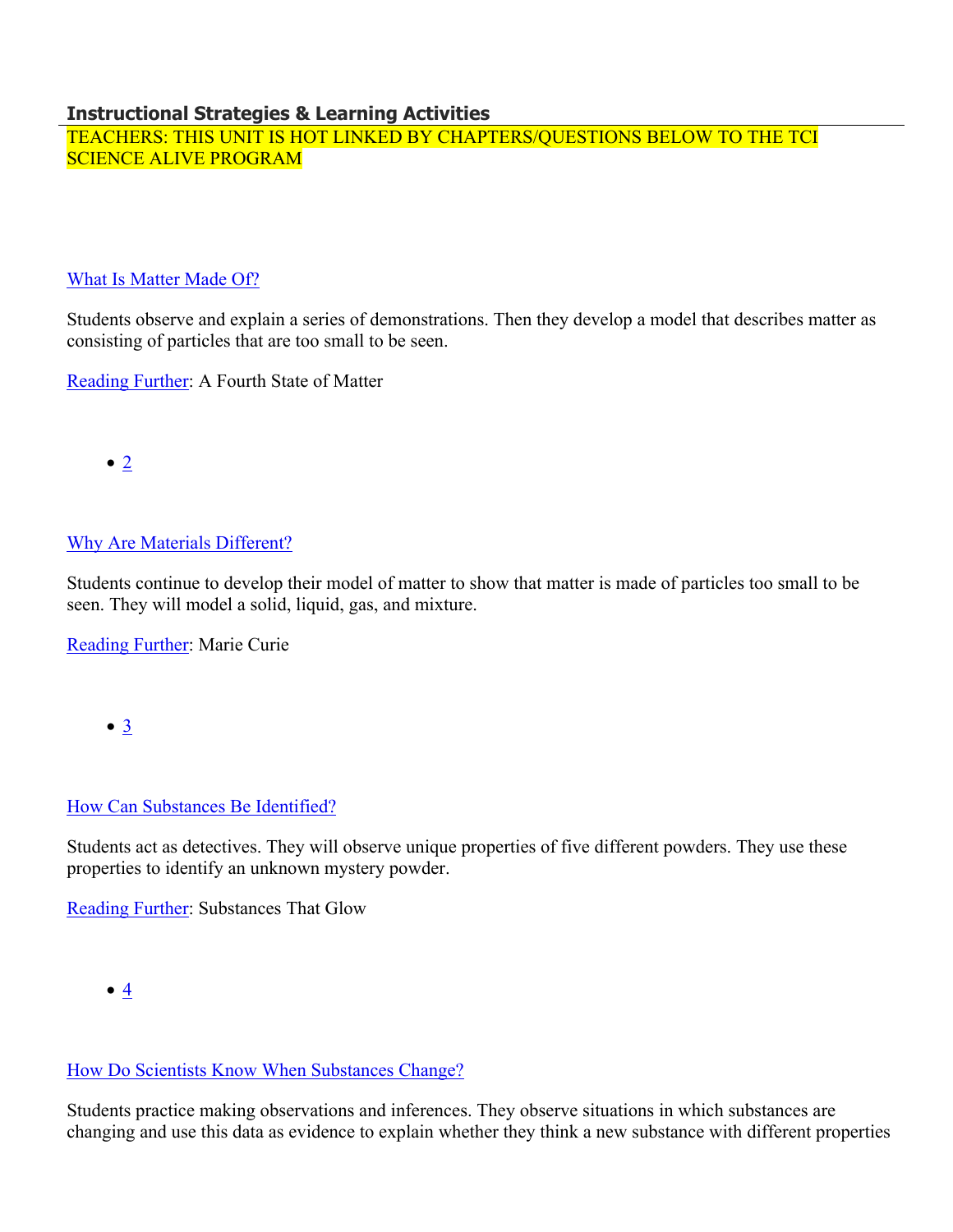was formed during each change.

[Reading Further](https://subscriptions.teachtci.com/shared/sections/11922?program_id=156&student_view=true): Gold Quest

 $\bullet$   $\overline{5}$  $\overline{5}$  $\overline{5}$ 

### [What Causes Substances to Change?](https://subscriptions.teachtci.com/shared/programs/156/lessons/1594/slide_shows)

Students learn how to use fair tests to plan an investigation. They plan and carry out an investigation and mix together a variety of different substances. They use the plan they developed to identify which substances react together to form new substances.

[Reading Further](https://subscriptions.teachtci.com/shared/sections/11941?program_id=156&student_view=true): Science in the Kitchen

 $\bullet$  [6](https://subscriptions.teachtci.com/shared/programs/156/lessons/1595/slide_shows)

# [How Do Changes to Substances Affect Their Weights?](https://subscriptions.teachtci.com/shared/programs/156/lessons/1595/slide_shows)

Students measure the weight of substances before and after a change. By measuring and graphing quantities, they discover what happens to the weight of substances during different kinds of changes.

[Reading Further](https://subscriptions.teachtci.com/shared/sections/11962?program_id=156&student_view=true): Star Stuff

 $\bullet$  [7](https://subscriptions.teachtci.com/shared/programs/156/lessons/1596/slide_shows)

L,

[How Do Engineers Improve Materials?](https://subscriptions.teachtci.com/shared/programs/156/lessons/1596/slide_shows)

Students make glue from flour and water. Groups use the engineering design process to identify what makes "good" glue and test different processes to find the best solution.

[Reading Further](https://subscriptions.teachtci.com/shared/sections/11971?program_id=156&student_view=true): Plenty of Polymers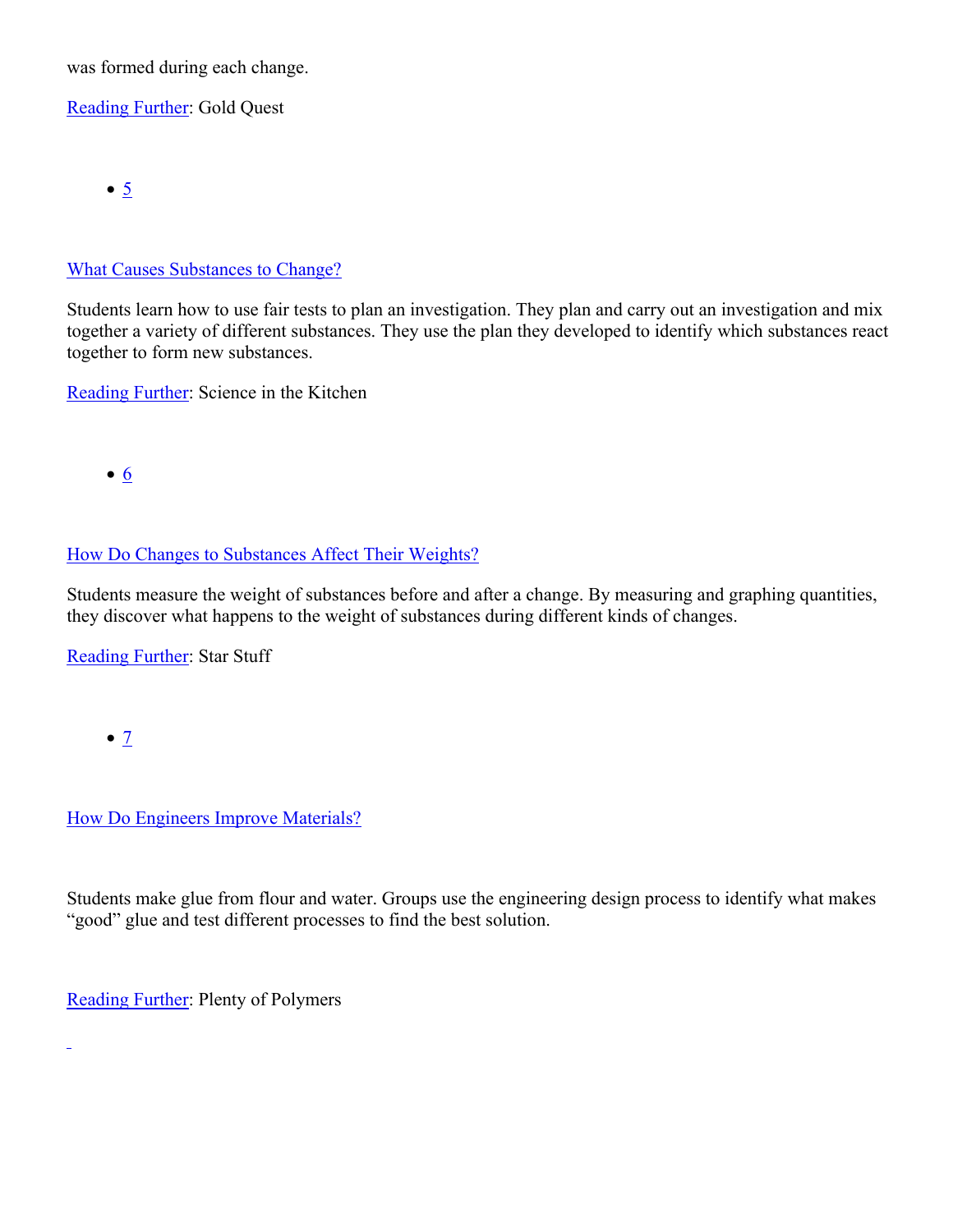Students work in cooperative groups.

Students use engineering design to create and improve a product.

| <b>CRP.K-12.CRP2</b>  | Apply appropriate academic and technical skills.                                                                                                                                                  |
|-----------------------|---------------------------------------------------------------------------------------------------------------------------------------------------------------------------------------------------|
| CRP.K-12.CRP5         | Consider the environmental, social and economic impacts of decisions.                                                                                                                             |
| CRP.K-12.CRP4         | Communicate clearly and effectively and with reason.                                                                                                                                              |
| CRP.K-12.CRP11        | Use technology to enhance productivity.                                                                                                                                                           |
| CRP.K-12.CRP9         | Model integrity, ethical leadership and effective management.                                                                                                                                     |
|                       | The ability to solve problems effectively begins with gathering data, seeking resources,<br>and applying critical thinking skills.                                                                |
| <b>CRP.K-12.CRP8</b>  | Utilize critical thinking to make sense of problems and persevere in solving them.                                                                                                                |
| WRK.9.2.5.CAP.1       | Evaluate personal likes and dislikes and identify careers that might be suited to personal<br>likes.                                                                                              |
| TECH.9.4.5.Cl.3       | Participate in a brainstorming session with individuals with diverse perspectives to expand<br>one's thinking about a topic of curiosity (e.g., 8.2.5.ED.2, 1.5.5.CR1a).                          |
| CRP.K-12.CRP7         | Employ valid and reliable research strategies.                                                                                                                                                    |
| TECH.9.4.5.CI.4       | Research the development process of a product and identify the role of failure as a part of<br>the creative process (e.g., W.4.7, 8.2.5.ED.6).                                                    |
| WRK.9.2.5.CAP.2       | Identify how you might like to earn an income.                                                                                                                                                    |
|                       | An individual's passions, aptitude and skills can affect his/her employment and earning<br>potential.                                                                                             |
| WRK.9.2.5.CAP.4       | Explain the reasons why some jobs and careers require specific training, skills, and<br>certification (e.g., life guards, child care, medicine, education) and examples of these<br>requirements. |
| WRK.9.2.5.CAP.3       | Identify qualifications needed to pursue traditional and non-traditional careers and<br>occupations.                                                                                              |
|                       | Collaboration with individuals with diverse perspectives can result in new ways of thinking<br>and/or innovative solutions.                                                                       |
| CRP.K-12.CRP1         | Act as a responsible and contributing citizen and employee.                                                                                                                                       |
| <b>CRP.K-12.CRP6</b>  | Demonstrate creativity and innovation.                                                                                                                                                            |
| CRP.K-12.CRP10        | Plan education and career paths aligned to personal goals.                                                                                                                                        |
| <b>CRP.K-12.CRP12</b> | Work productively in teams while using cultural global competence.                                                                                                                                |

# **Technology and Design Integration**

online games at end of each section

Crash Course KIds

Generation Genius

Bill Nye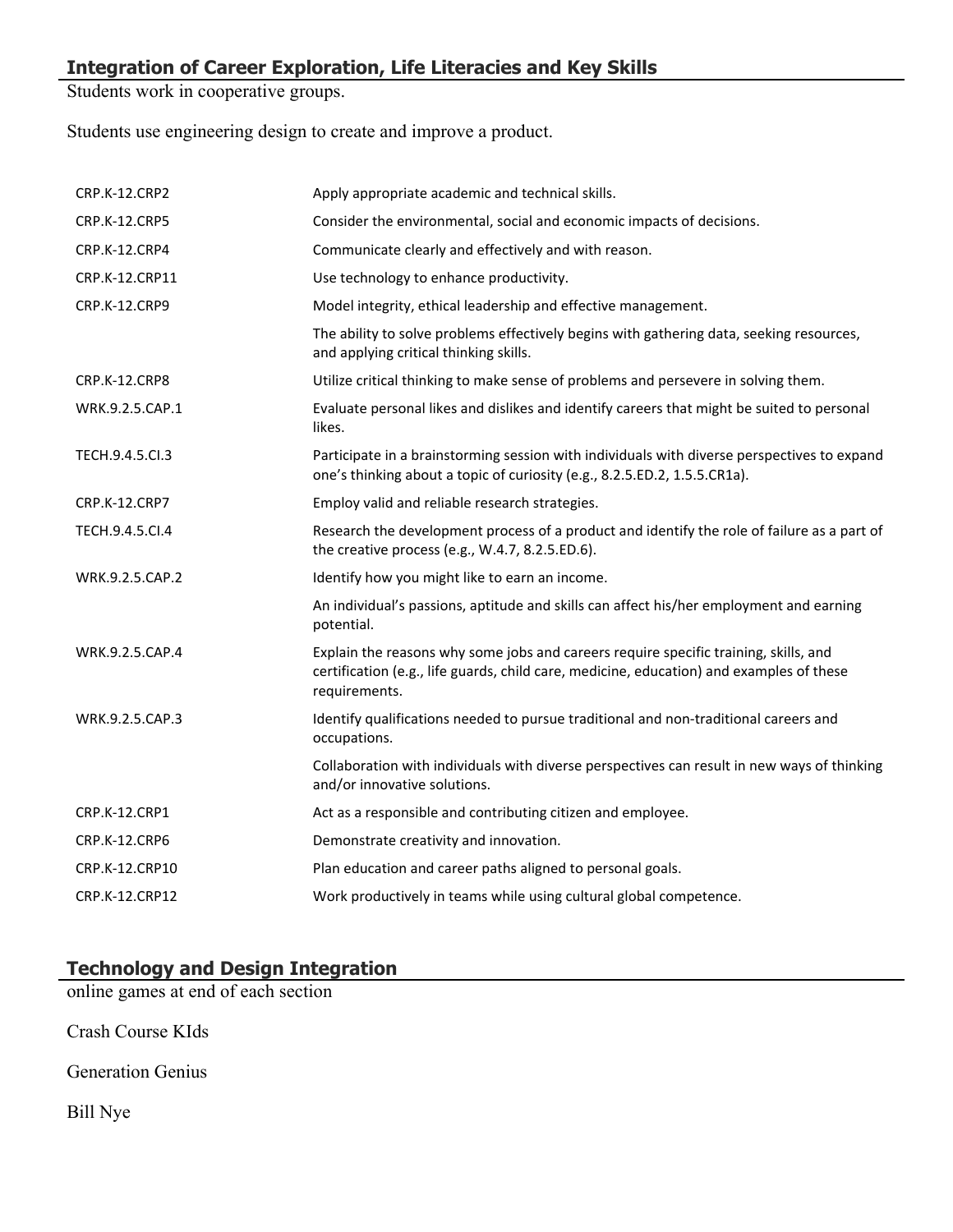| Understand and use technology systems                                                                                                                                                                        |
|--------------------------------------------------------------------------------------------------------------------------------------------------------------------------------------------------------------|
| Explain how societal needs and wants influence the development and function of a<br>product and a system.                                                                                                    |
| Engineering design is a systematic and creative process of communicating and<br>collaborating to meet a design challenge. Often, several design solutions exist, each better<br>in some way than the others. |
| Follow step by step directions to assemble a product or solve a problem, using appropriate<br>tools to accomplish the task.                                                                                  |
| Explain the functions of a system and its subsystems.                                                                                                                                                        |
| Evaluate how well a new tool has met its intended purpose and identify any shortcomings<br>it might have.                                                                                                    |
| A new tool may have favorable or unfavorable results as well as both positive and negative<br>effects on society. Technology spurs new businesses and careers.                                               |
| Collaborate with peers to collect information, brainstorm to solve a problem, and evaluate<br>all possible solutions to provide the best results with supporting sketches or models.                         |
| Describe how specifications and limitations impact the engineering design process.                                                                                                                           |
| Select and use applications effectively and productively.                                                                                                                                                    |
|                                                                                                                                                                                                              |

# **Interdisciplinary Connections**

Students will use drama to explain scientific principles.

Students use engineering design to create and improve a product.

| LA.W.5.8  | Recall relevant information from experiences or gather relevant information from print<br>and digital sources; summarize or paraphrase information in notes and finished work, and<br>provide a list of sources.         |
|-----------|--------------------------------------------------------------------------------------------------------------------------------------------------------------------------------------------------------------------------|
| LA.RI.5.5 | Compare and contrast the overall structure (e.g., chronology, comparison, cause/effect,<br>problem/solution) of events, ideas, concepts, or information in two or more texts.                                            |
| LA.RI.5.6 | Analyze multiple accounts of the same event or topic, noting important similarities and<br>differences in the point of view they represent.                                                                              |
| LA.W.5.9  | Draw evidence from literary or informational texts to support analysis, reflection, and<br>research.                                                                                                                     |
| LA.L.5.3  | Use knowledge of language and its conventions when writing, speaking, reading, or<br>listening.                                                                                                                          |
| LA.W.5.2  | Write informative/explanatory texts to examine a topic and convey ideas and information<br>clearly.                                                                                                                      |
| LA.L.5.4  | Determine or clarify the meaning of unknown and multiple-meaning words and phrases<br>based on grade 5 reading and content, choosing flexibly from a range of strategies.                                                |
| LA.RI.5.7 | Draw on information from multiple print or digital sources, demonstrating the ability to<br>locate an answer to a question quickly or to solve a problem efficiently.                                                    |
| LA.SL.5.1 | Engage effectively in a range of collaborative discussions (one-on-one, in groups, and<br>teacher-led) with diverse partners on grade 5 topics and texts, building on others' ideas<br>and expressing their own clearly. |
| LA.RI.5.8 | Explain how an author uses reasons and evidence to support particular points in a text,<br>identifying which reasons and evidence support which point(s).                                                                |
| LA.RI.5.9 | Integrate and reflect on (e.g., practical knowledge, historical/cultural context, and                                                                                                                                    |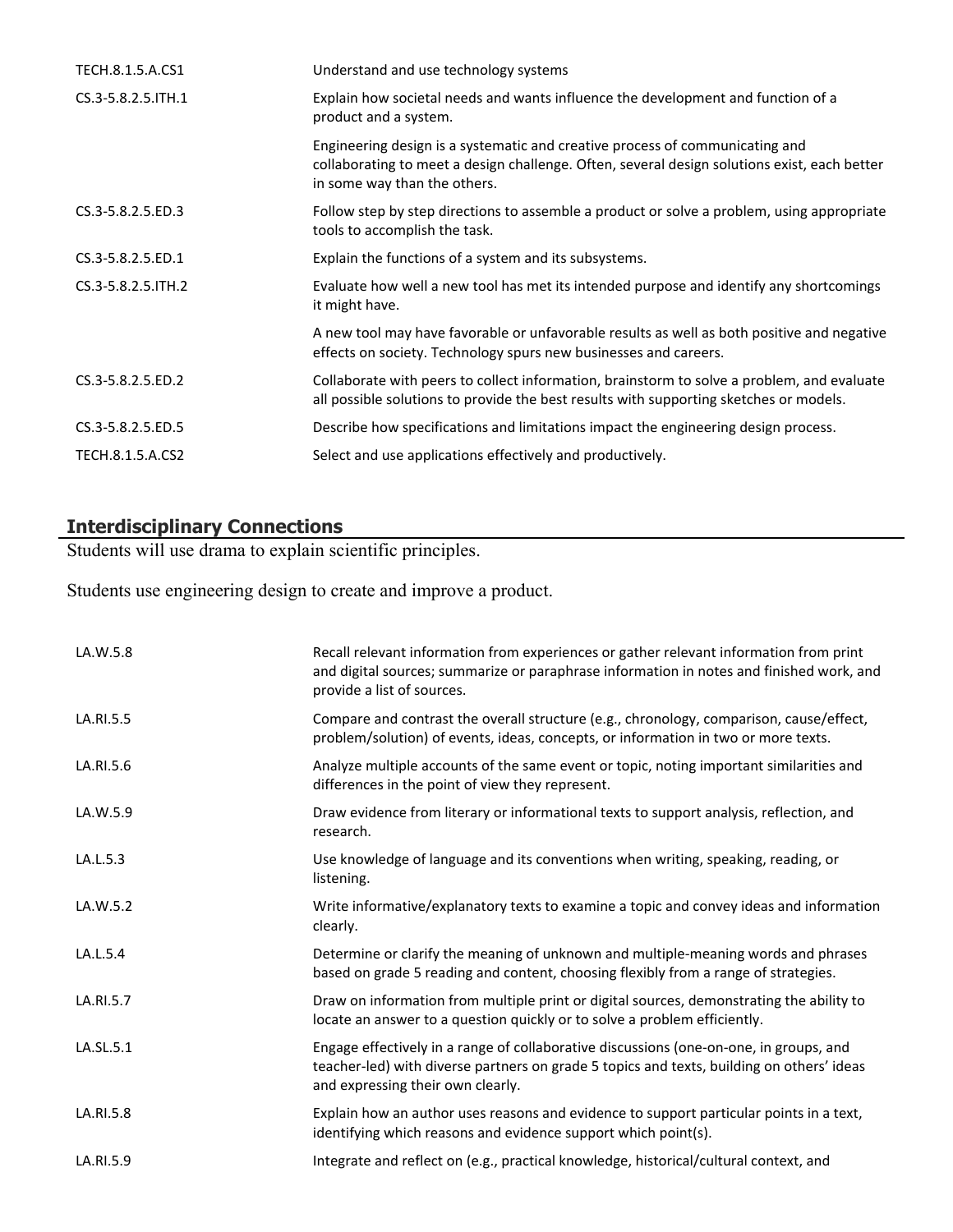|            | background knowledge) information from several texts on the same topic in order to write<br>or speak about the subject knowledgeably.                                                                                                                                                              |
|------------|----------------------------------------------------------------------------------------------------------------------------------------------------------------------------------------------------------------------------------------------------------------------------------------------------|
| LA.RI.5.10 | By the end of year, read and comprehend literary nonfiction at grade level text-complexity<br>or above, with scaffolding as needed.                                                                                                                                                                |
| LA.L.5.6   | Acquire and use accurately grade-appropriate general academic and domain-specific<br>words and phrases, including those that signal contrast, addition, and other logical<br>relationships (e.g., however, although, nevertheless, similarly, moreover, in addition).                              |
| LA.SL.5.2  | Summarize a written text read aloud or information presented in diverse media and<br>formats (e.g., visually, quantitatively, and orally).                                                                                                                                                         |
| LA.SL.5.3  | Summarize the points a speaker makes and explain how each claim is supported by<br>reasons and evidence.                                                                                                                                                                                           |
| LA.RF.5.3  | Know and apply grade-level phonics and word analysis skills in decoding and encoding<br>words.                                                                                                                                                                                                     |
| LA.SL.5.4  | Report on a topic or text or present an opinion, sequencing ideas logically and using<br>appropriate facts and relevant, descriptive details to support main ideas or themes; speak<br>clearly at an understandable pace.                                                                          |
| LA.RI.5.1  | Quote accurately from a text and make relevant connections when explaining what the<br>text says explicitly and when drawing inferences from the text.                                                                                                                                             |
| LA.RF.5.4  | Read with sufficient accuracy and fluency to support comprehension.                                                                                                                                                                                                                                |
| LA.SL.5.5  | Include multimedia components (e.g., graphics, sound) and visual displays in presentations<br>when appropriate to enhance the development of main ideas or themes.                                                                                                                                 |
| LA.RI.5.2  | Determine two or more main ideas of a text and explain how they are supported by key<br>details; summarize the text.                                                                                                                                                                               |
| LA.SL.5.6  | Adapt speech to a variety of contexts and tasks, using formal English when appropriate to<br>task and situation.                                                                                                                                                                                   |
| LA.RI.5.3  | Explain the relationships or interactions between two or more individuals, events, ideas,<br>or concepts in a historical, scientific, or technical text based on specific information in the<br>text.                                                                                              |
| LA.L.5.1   | Demonstrate command of the conventions of standard English grammar and usage when<br>writing or speaking.                                                                                                                                                                                          |
| LA.W.5.4   | Produce clear and coherent writing in which the development and organization are<br>appropriate to task, purpose, and audience. (Grade-specific expectations for writing types<br>are defined in standards 1-3 above.)                                                                             |
| LA.W.5.5   | With guidance and support from peers and adults, develop and strengthen writing as<br>needed by planning, revising, editing, rewriting, or trying a new approach.                                                                                                                                  |
| LA.W.5.6   | With some guidance and support from adults and peers, use technology, including the<br>Internet, to produce and publish writing as well as to interact and collaborate with others;<br>demonstrate sufficient command of keyboarding skills to type a minimum of two pages in<br>a single sitting. |
| LA.L.5.2   | Demonstrate command of the conventions of standard English capitalization, punctuation,<br>and spelling when writing.                                                                                                                                                                              |
| LA.W.5.7   | Conduct short research projects that use several sources to build knowledge through<br>investigation of different perspectives of a topic.                                                                                                                                                         |
| LA.RI.5.4  | Determine the meaning of general academic and domain-specific words and phrases in a<br>text relevant to a grade 5 topic or subject area.                                                                                                                                                          |

# **Differentiation**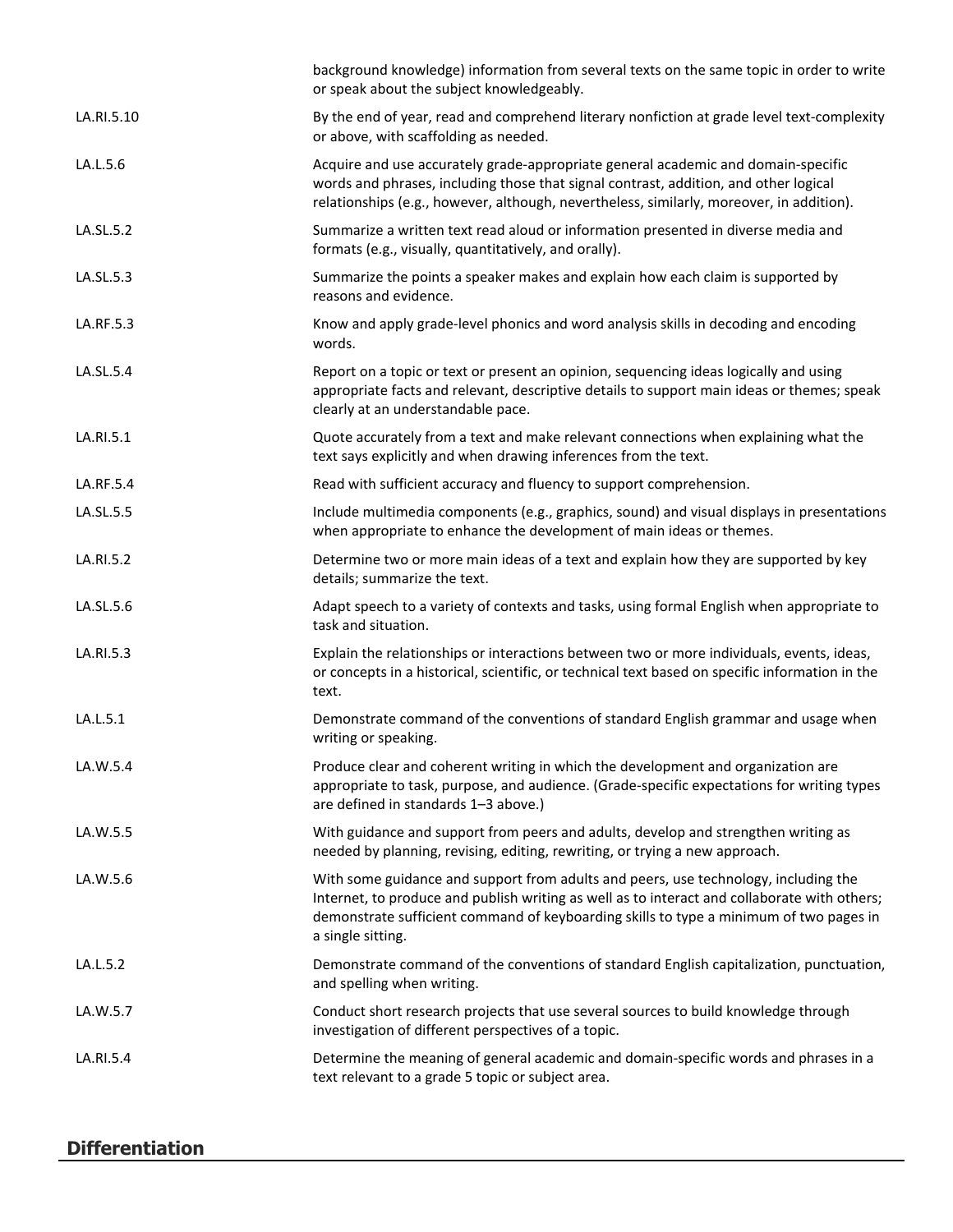- Understand that gifted students, just like all students, come to school to learn and be challenged.
- Pre-assess your students. Find out their areas of strength as well as those areas you may need to address before students move on.
- Consider grouping gifted students together for at least part of the school day.
- Plan for differentiation. Consider pre-assessments, extension activities, and compacting the curriculum.
- Use phrases like "You've shown you don't need more practice" or "You need more practice" instead of words like "qualify" or "eligible" when referring to extension work.
- Encourage high-ability students to take on challenges. Because they're often used to getting good grades, gifted students may be risk averse.

#### **Definitions of Differentiation Components**:

- o Content the specific information that is to be taught in the lesson/unit/course of instruction.
- o Process how the student will acquire the content information.
- o Product how the student will demonstrate understanding of the content.
- o Learning Environment the environment where learning is taking place including physical location and/or student grouping

#### **Differentiation occurring in this unit:**

Utilize differentiation suggestions in the TCI Science Alive! program for enrichment and support.

# **Modifications & Accommodations**

Refer to QSAC EXCEL SMALL SPED ACCOMMOCATIONS spreadsheet in this discipline.

#### **Modifications and Accommodations used in this unit:**

utilize 504 and IEP accommodations where required

#### **Benchmark Assessments**

**Benchmark Assessments** are given periodically (e.g., at the end of every quarter or as frequently as once per month) throughout a school year to establish baseline achievement data and measure progress toward a standard or set of academic standards and goals.

#### **Schoolwide Benchmark assessments:**

Aimsweb benchmarks 3X a year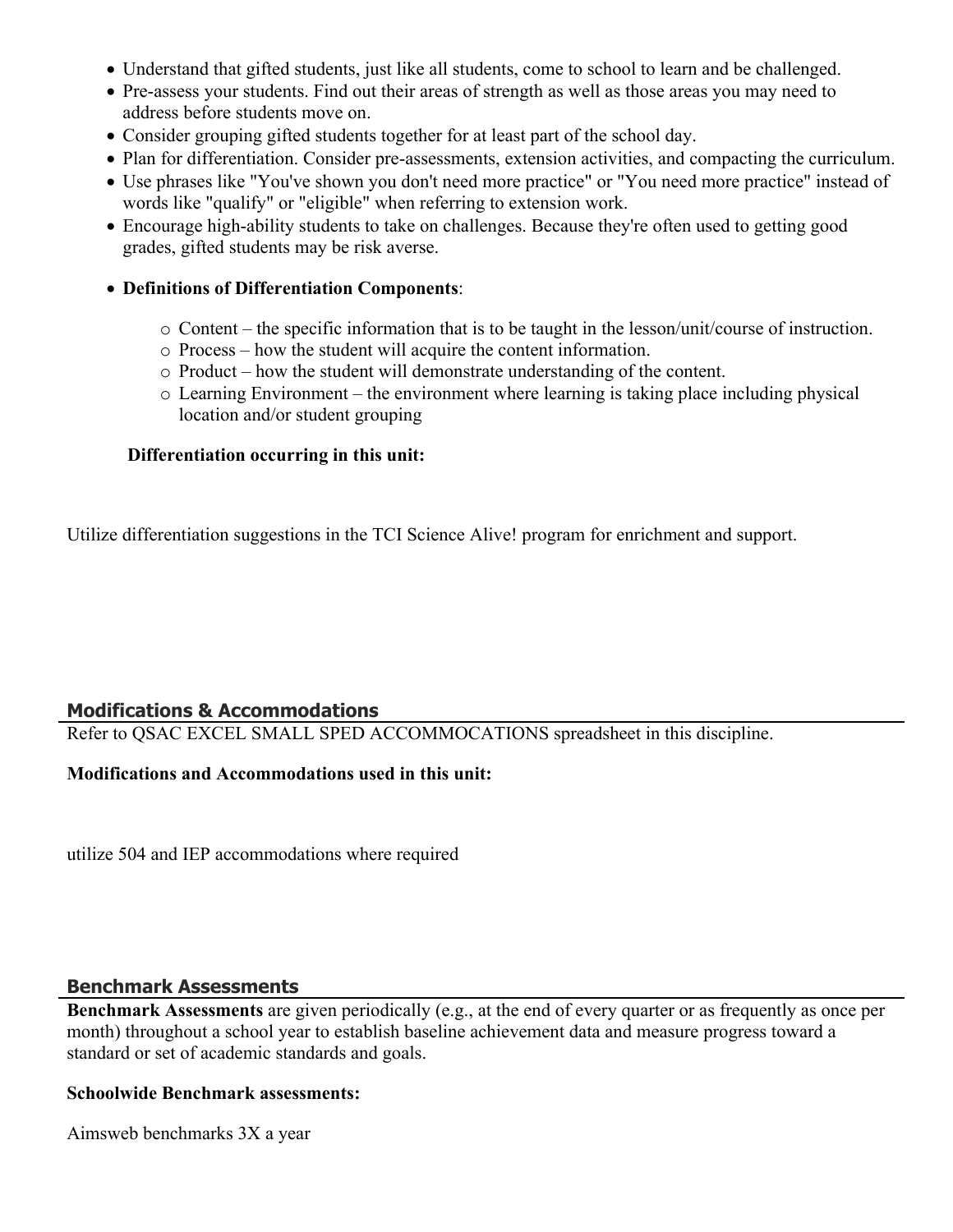Linkit Benchmarks 3X a year

DRA

#### **Additional Benchmarks used in this unit:**

online games

unit tests

lab reports

standardized state test

# **Formative Assessments**

Assessment allows both instructor and student to monitor progress towards achieving learning objectives, and can be approached in a variety of ways. **Formative assessment** refers to tools that identify misconceptions, struggles, and learning gaps along the way and assess how to close those gaps. It includes effective tools for helping to shape learning, and can even bolster students' abilities to take ownership of their learning when they understand that the goal is to improve learning, not apply final marks (Trumbull and Lash, 2013). It can include students assessing themselves, peers, or even the instructor, through writing, quizzes, conversation, and more. In short, formative assessment occurs throughout a class or course, and seeks to improve student achievement of learning objectives through approaches that can support specific student needs (Theal and Franklin, 2010, p. 151).

#### **Formative Assessments used in this unit:**

TCI worksheets, quizzes

**Discussion** 

Teacher observation

Labs and Hands on activities

# **Summative Assessments**

**Summative assessments** evaluate student learning, knowledge, proficiency, or success at the conclusion of an instructional period, like a unit, course, or program. Summative assessments are almost always formally graded and often heavily weighted (though they do not need to be). Summative assessment can be used to great effect in conjunction and alignment with formative assessment, and instructors can consider a variety of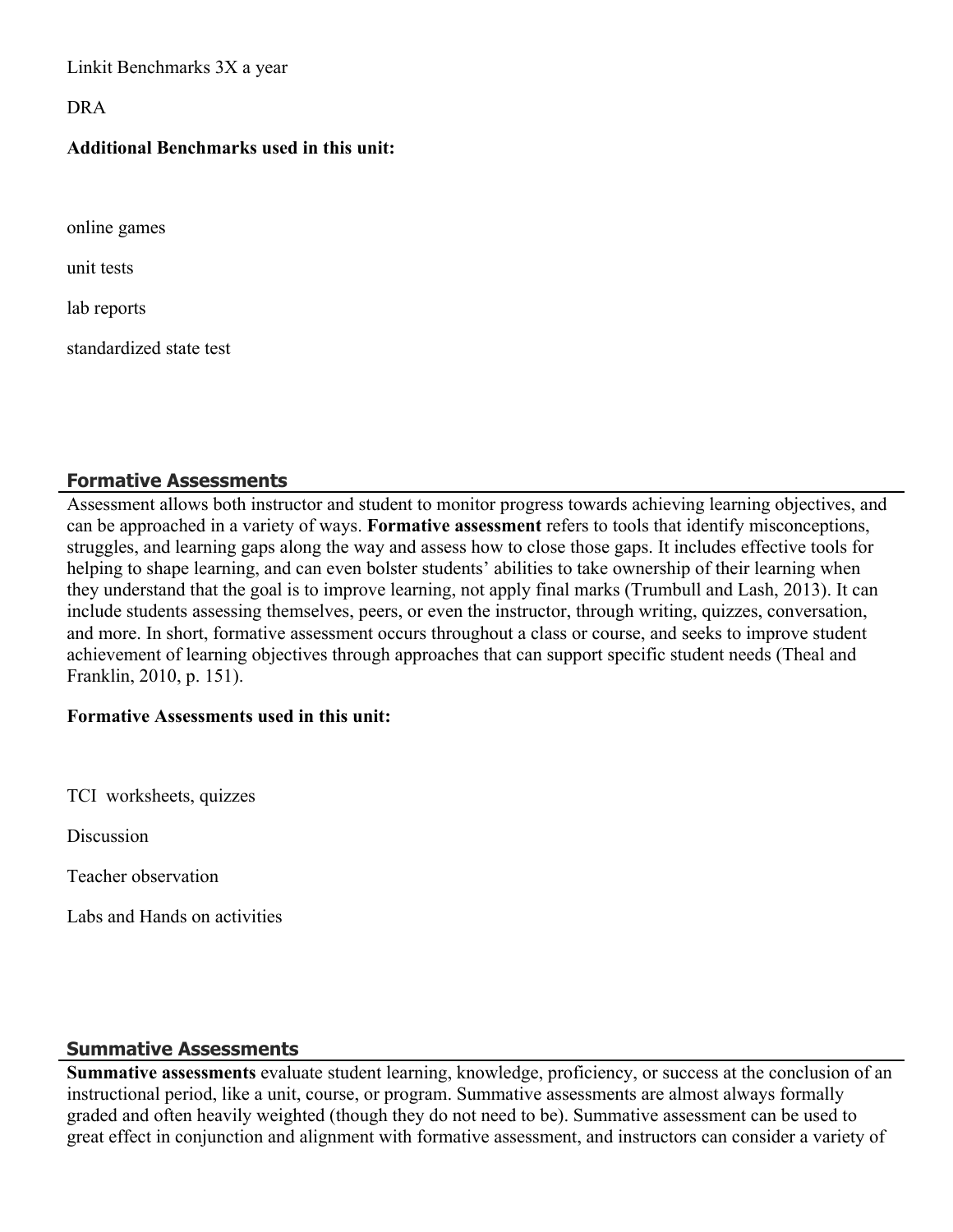ways to combine these approaches.

# **Summative assessments for this unit:**

Unit assessments in the TCI program

# **Instructional Materials**

Materials for labs indicated in TCI program

| <b>Standards</b>   |                                                                                                                                                                                                                                                                                                                                                                                                                                                                                                                                                                                                                                                                                                                                                                      |
|--------------------|----------------------------------------------------------------------------------------------------------------------------------------------------------------------------------------------------------------------------------------------------------------------------------------------------------------------------------------------------------------------------------------------------------------------------------------------------------------------------------------------------------------------------------------------------------------------------------------------------------------------------------------------------------------------------------------------------------------------------------------------------------------------|
|                    | Scale, Proportion, and Quantity                                                                                                                                                                                                                                                                                                                                                                                                                                                                                                                                                                                                                                                                                                                                      |
|                    |                                                                                                                                                                                                                                                                                                                                                                                                                                                                                                                                                                                                                                                                                                                                                                      |
| SCI.5-PS1-4        | Conduct an investigation to determine whether the mixing of two or more substances<br>results in new substances.                                                                                                                                                                                                                                                                                                                                                                                                                                                                                                                                                                                                                                                     |
| SCI.5.LS2.B        | Cycles of Matter and Energy Transfer in Ecosystems                                                                                                                                                                                                                                                                                                                                                                                                                                                                                                                                                                                                                                                                                                                   |
| <b>SCI.5-LS2</b>   | Ecosystems: Interactions, Energy, and Dynamics                                                                                                                                                                                                                                                                                                                                                                                                                                                                                                                                                                                                                                                                                                                       |
|                    | Develop a model to describe phenomena.                                                                                                                                                                                                                                                                                                                                                                                                                                                                                                                                                                                                                                                                                                                               |
| <b>SCI.5-PS1</b>   | Matter and its Interactions                                                                                                                                                                                                                                                                                                                                                                                                                                                                                                                                                                                                                                                                                                                                          |
| <b>SCI.5.PS1.B</b> | <b>Chemical Reactions</b>                                                                                                                                                                                                                                                                                                                                                                                                                                                                                                                                                                                                                                                                                                                                            |
| <b>SCI.5.PS1.A</b> | Structure and Properties of Matter                                                                                                                                                                                                                                                                                                                                                                                                                                                                                                                                                                                                                                                                                                                                   |
|                    | Modeling in 3-5 builds on K-2 experiences and progresses to building and revising simple<br>models and using models to represent events and design solutions.                                                                                                                                                                                                                                                                                                                                                                                                                                                                                                                                                                                                        |
|                    | Cause and Effect                                                                                                                                                                                                                                                                                                                                                                                                                                                                                                                                                                                                                                                                                                                                                     |
|                    | Assessment does not include molecular explanations.                                                                                                                                                                                                                                                                                                                                                                                                                                                                                                                                                                                                                                                                                                                  |
|                    | Examples of evidence supporting a model could include adding air to expand a basketball,<br>compressing air in a syringe, dissolving sugar in water, and evaporating salt water.                                                                                                                                                                                                                                                                                                                                                                                                                                                                                                                                                                                     |
|                    | Cause and effect relationships are routinely identified, tested, and used to explain change.                                                                                                                                                                                                                                                                                                                                                                                                                                                                                                                                                                                                                                                                         |
|                    | The food of almost any kind of animal can be traced back to plants. Organisms are related<br>in food webs in which some animals eat plants for food and other animals eat the animals<br>that eat plants. Some organisms, such as fungi and bacteria, break down dead organisms<br>(both plants or plants parts and animals) and therefore operate as "decomposers."<br>Decomposition eventually restores (recycles) some materials back to the soil. Organisms<br>can survive only in environments in which their particular needs are met. A healthy<br>ecosystem is one in which multiple species of different types are each able to meet their<br>needs in a relatively stable web of life. Newly introduced species can damage the balance<br>of an ecosystem. |
|                    | Systems and System Models                                                                                                                                                                                                                                                                                                                                                                                                                                                                                                                                                                                                                                                                                                                                            |
|                    | Planning and Carrying Out Investigations                                                                                                                                                                                                                                                                                                                                                                                                                                                                                                                                                                                                                                                                                                                             |